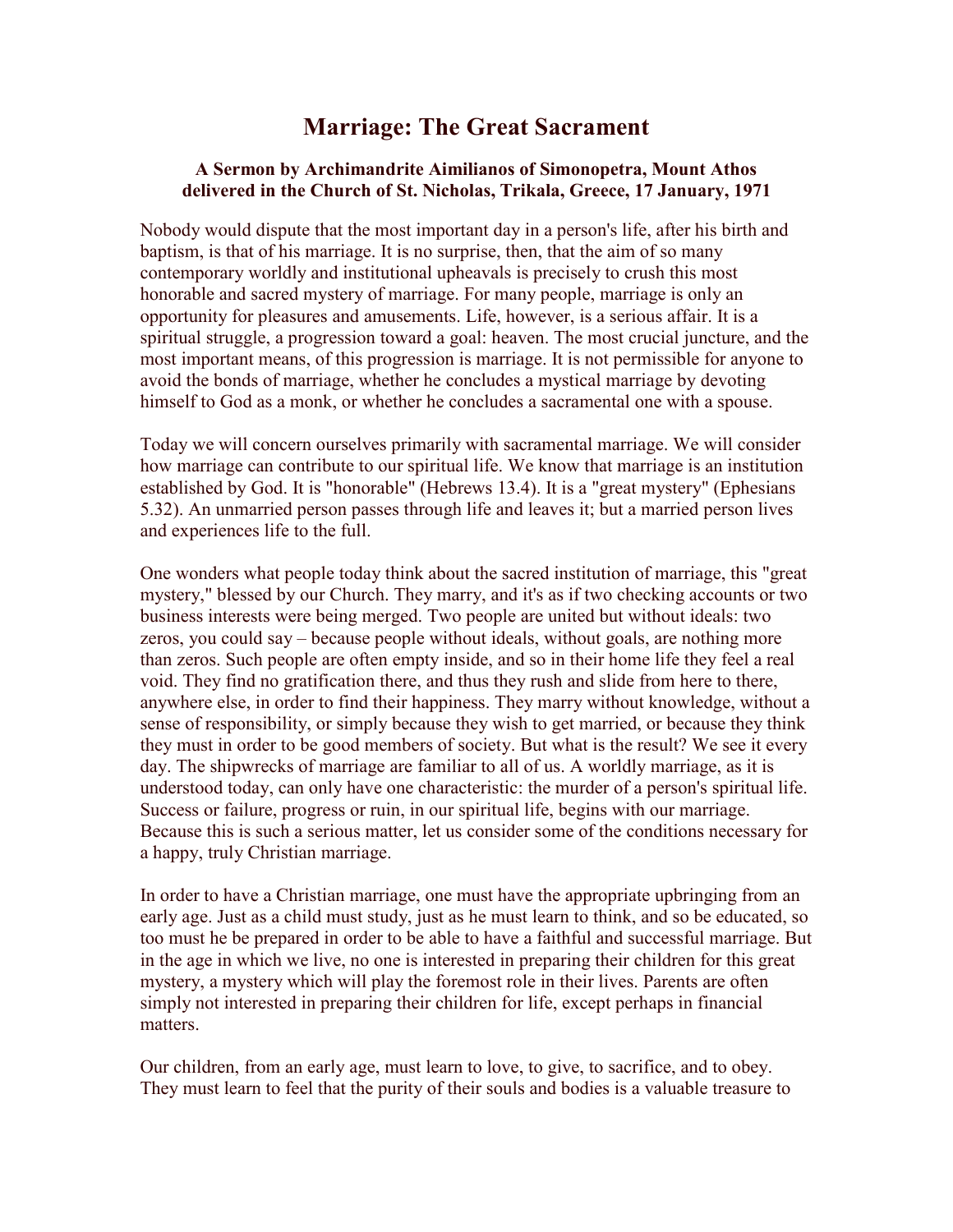be cherished as the apple of their eyes. The character of the child must be shaped properly, so that he becomes an honest, brave, decisive, sincere, cheerful person, and not a self-pitying, half-person, who constantly bemoans his fate, a weak-willed creature without any power of thought, depth of emotion or strength. From an early age, the child should learn to take an interest in a particular subject or occupation, so that tomorrow he will be in a position to support his family, or, in the case of a girl, also to help, if this is necessary. A woman must learn to be a housewife, even if she has a good education. She should learn to cook, to manage a home. But, my good Father, you may say, this is all self-evident! Ask married couples, however, and you'll see how many men who are about to marry have no understanding of the need for a career to support a family and how many women know nothing about running a household.

Once we reach a certain age, the choice of one's life partner is a matter which should not be put off. Neither should one be in a hurry, because, as the saying goes, "quick to marry, quick to despair." But one should not delay, because delay can be a mortal danger to the soul. As a rule, the normal rhythm of the spiritual life begins with marriage. An unmarried person is like someone trying to live permanently in a hallway: he doesn't seem to know what the rooms are for. Parents should take an interest in their children's social life, and also in their prayer life, so that the blessed hour of marriage will come to them as a gift sent by God.

Naturally, when a son or daughter comes to choose a partner, they should take into account their parents' opinion. How often have parents felt knives piercing their hearts when their children don't ask them about the person who will be their companion in life? The child should discuss these matters with his parents, because they have life experience and a special intuition enabling them to be aware of the things which concern them. But this doesn't mean that the father and mother should pressure the child. Ultimately he should be free to make his own decision. If you pressure your child to marry, he will consider you responsible if things don't go well. Nothing good comes from pressure. You must help him, but you must also allow him to choose the person he prefers or loves but not someone he pities or feels sorry for. If your child, after getting to know someone, tells you, "I feel sorry for the poor soul, I'll marry him", then you know that you're on the threshold of a failed marriage. Only a person whom he or she prefers or loves can stand by the side of your child. Both the man and the woman should be attracted to each other, and they should truly want to live together, in an inward way, unhurriedly. On this matter, however, it is not possible to pressure our children. Sometimes, out of a distorted love, we feel that our children are our possessions, that they are our property, and that we can do what we want with them. And thus our child becomes a creature incapable of living life either married or unmarried.

Of course, the process of getting acquainted, which is such a delicate issue but of which we are often heedless, should take place before marriage. We should never be complacent about getting to know each other, especially if we're not sure of our feelings. Love shouldn't blind us. It should open our eyes, to see the other person as he truly is, with his faults. "Better to take a shoe from your own house, even if it's cobbled," says the folk proverb. That is, it's better to take someone you've gotten to know.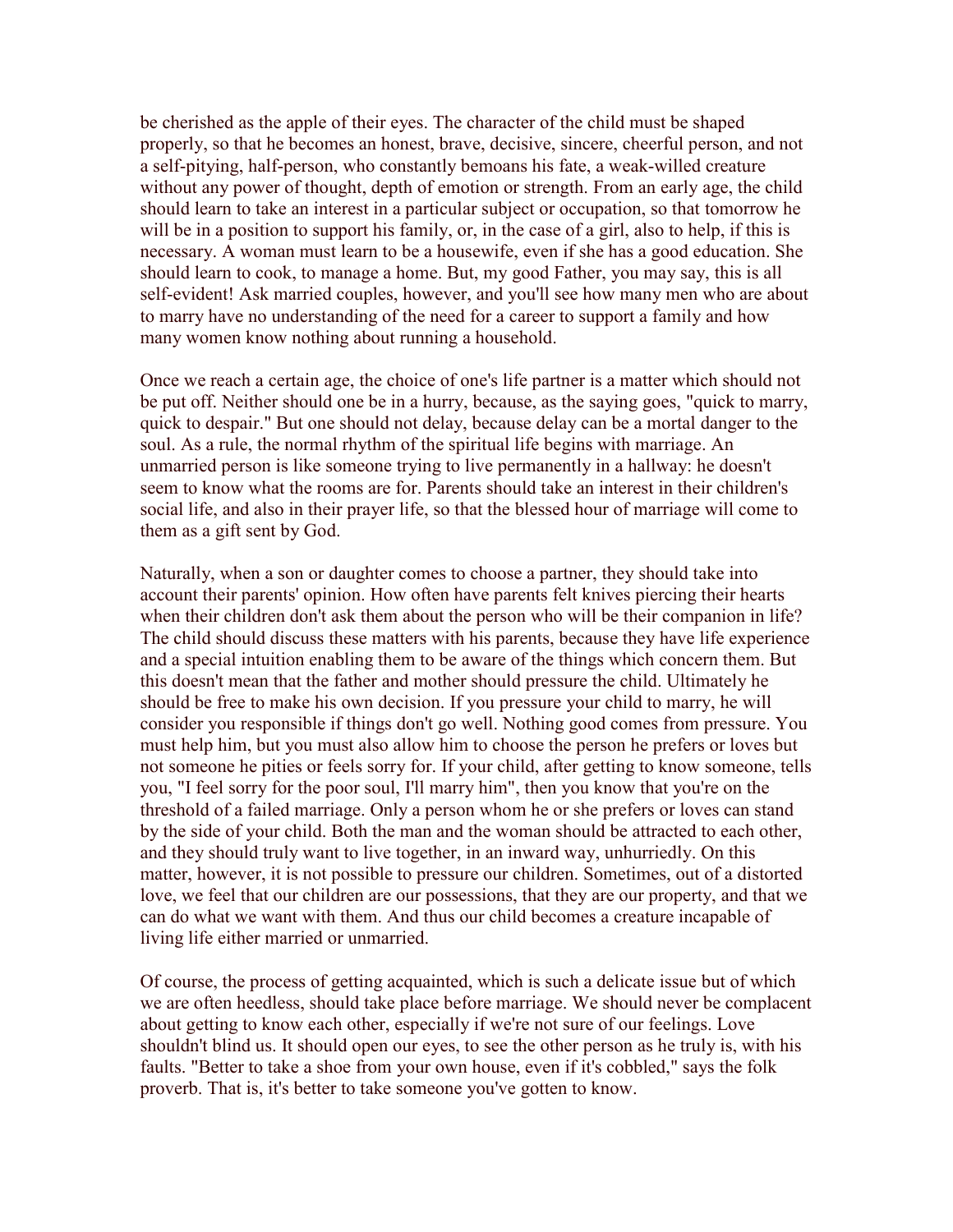When I suggested to a young woman that she should think seriously about whether she should continue her engagement she replied: "If I break it off, my mother will kill me." But what sort of engagement is it, if there's no possibility of breaking it off? To get engaged doesn't mean that I'll necessarily get married. It means that I'm testing to see whether I should marry the person I'm engaged to. If a woman isn't in a position to break off her engagement, she shouldn't get engaged, or, rather, she shouldn't go ahead with the marriage. During the engagement, we must be especially careful. If we are, we will have fewer problems and fewer disappointments after the wedding. Someone once said that, during the period of getting to know one another, you should hold on to your heart firmly with both hands, as if it were a wild animal. You know how dangerous the heart is: instead of leading you to marriage, it can lead you into sin. There is the possibility that the person you've chosen sees you as a mere toy, or a toothbrush to be tried out. Afterward, you'll be depressed and shed many tears. But then it will be too late, because your angel will have turned out to be made of clay.

Don't choose a person who wastes his time at clubs, having good time, and throwing away his money on traveling and luxuries. Neither should you choose someone who, as you'll find out, conceals their self-centeredness beneath words of love. Don't choose a person who is like gun powder, so that as soon as you say something to her, she bursts into flames.

Moreover, if you want to have a truly successful marriage, don't approach a young woman or man who is unable to leave his or her parents. The commandment of Christ is clear: "a man leaves his father and mother, and is united to his wife" (Mark 10.7). But when you see the other person tied to his mother or father, when you see that he obeys them with his mouth hanging open, and is prepared to do whatever they tell him, keep well away. He is a psychologically immature person, and you won't be able to create a family with him. The man you will make your husband should be spirited. But how can he be spirited when he hasn't realized, hasn't understood, hasn't digested the fact that his parents' house is simply a flower-pot in which he was put to grow, to be taken out later, and transplanted somewhere else?

Also, when you're going to choose a husband, make sure that he's not an uncommunicative type, in which case he'll have no friends. And if today he has no friends, tomorrow he'll find it difficult to have you as a friend and partner. Be on your guard against grumblers, moaners, and gloomy people who are like dejected birds. Be on your guard against those who complain all the time: "You don't love me, you don't understand me," and all that sort of thing. Also be on your guard against religious fanatics and the overly pious. Those, that is, who get upset over trivial things, who are critical of everything and hypersensitive. How are you going to live with such a person? It will be like sitting on thorns. Watch out for certain pseudo-Christians, who see marriage as something sordid, as a sin, who immediately cast their eyes down when they hear anything said about it. Look out for those who regard marriage as something bad, as a form of imprisonment. Those who say: But I've never in my whole life thought about getting married. If you marry someone like this, he will be a thorn in your flesh, and a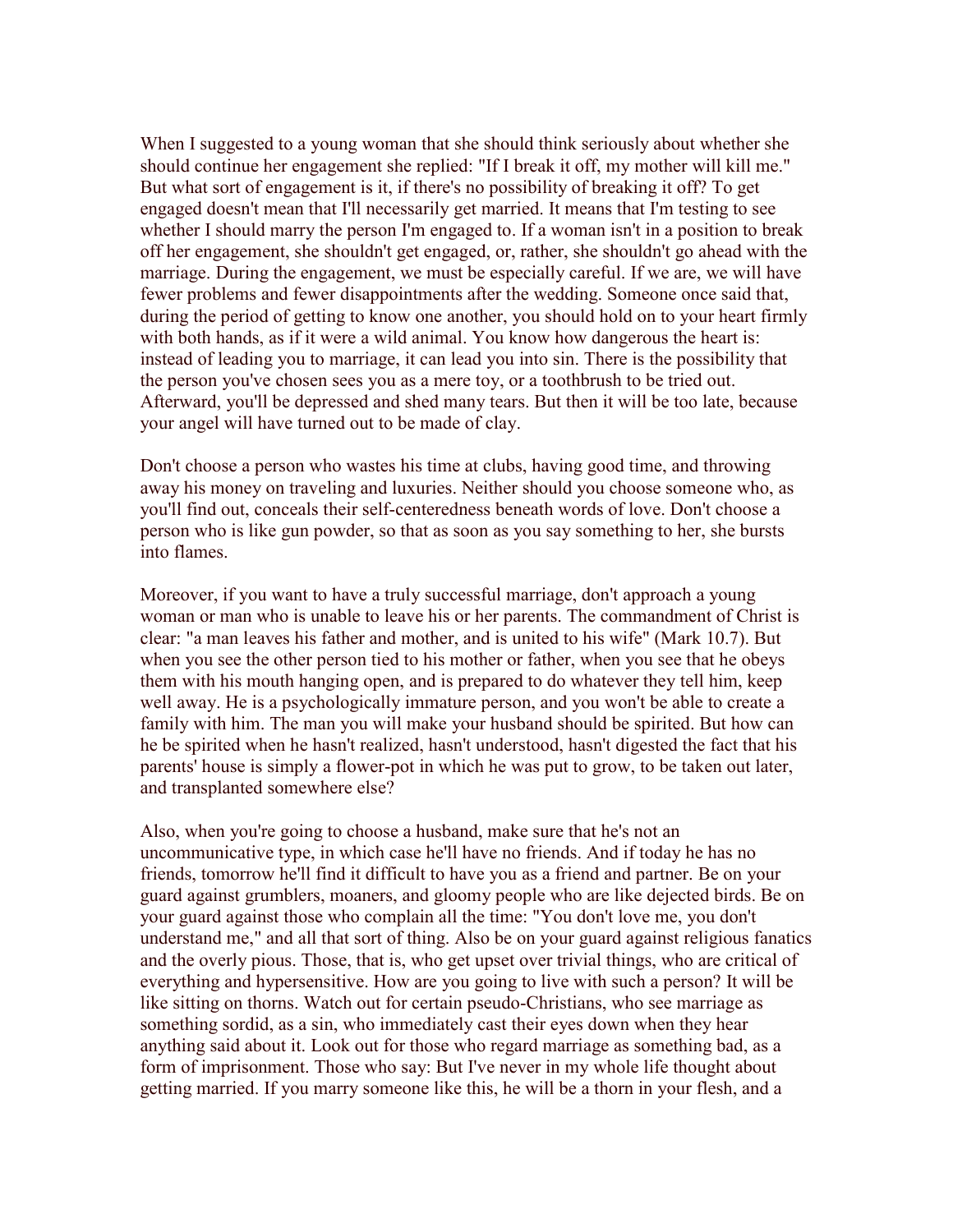burden for his monastery if he becomes a monk. Watch out for those who think that they're perfect, and who can find no defect in themselves, while constantly finding faults in others. Watch out for those who think they've been chosen by God to correct everyone else.

There is another serious matter to which you should also pay attention: their family. Get to know well the father, the mother, the grandfather, the grandmother, the uncle, the aunt. Above all, pay attention to the person's faith. Does he or she have faith? Does the person whom you're thinking of making the companion of your life have ideals? If Christ means nothing to him, how are you going to be able to enter his heart? If he has not been able to value Christ, do you think he will value you?

Discuss things in advance with your spiritual father. Examine every detail with him, and he will stand by your side as a true friend, and, when you reach the desired goal, then your marriage will be a gift from God (cf. 1 Corinthians 7.7). God gives his own gift to each one of us. Not that God makes the choice by saying "you go here", and "you go there," but he gives us the desire to choose what our heart desires, and the courage and the strength to carry it out. If you choose your spouse in this way, then thank God. Bring him into touch with your spiritual father. If you don't have one, the two of you should choose a spiritual father together, who will be your Elder, your father, the one who will remind you of, and show you God.

You will have many difficulties in life. There will be a storm of issues. Worries will surround you, and maintaining your Christian life will not be easy. But don't worry. God will help you. Do what is within your power. Can you read a spiritual book for five minutes a day? Then read. Can you pray for five minutes a day? Pray. And if you can't manage five minutes, pray for two. The rest is God's affair.

When you see difficulties in your marriage, when you see that you're making no progress in your spiritual life, don't despair. But neither should you be content with whatever progress you may have already made. Lift up your heart to God. Imitate those who have given everything to God, and do what you can to be like them, even if all you can do is to desire in your heart to be like them. Leave the action to Christ. And when you advance in this way, you will truly sense what the purpose of marriage is: otherwise, like a blind person wanders about, so too will you wander in life.

What then is the purpose of marriage? Let us speak of three of its aims.

**First**, marriage is a path: the companionship of husband and wife is called a "yoking" together" (syzygia), that is, the two of them labor under a shared burden. Marriage is a journeying together, a shared portion of pain, and, of course, a source of some of the greatest joys of life. But usually it's six chords of our life which sound a sorrowful note, and only one which is joyous. Husband and wife will drink from the same cup of life's upheaval, sadness, and tragedy. During the marriage ceremony, the priest gives the newly-weds to drink from the same cup, called the "common cup", because together, in common, they will bear one another's burdens in life (cf. Galatians 6:2). The cup is also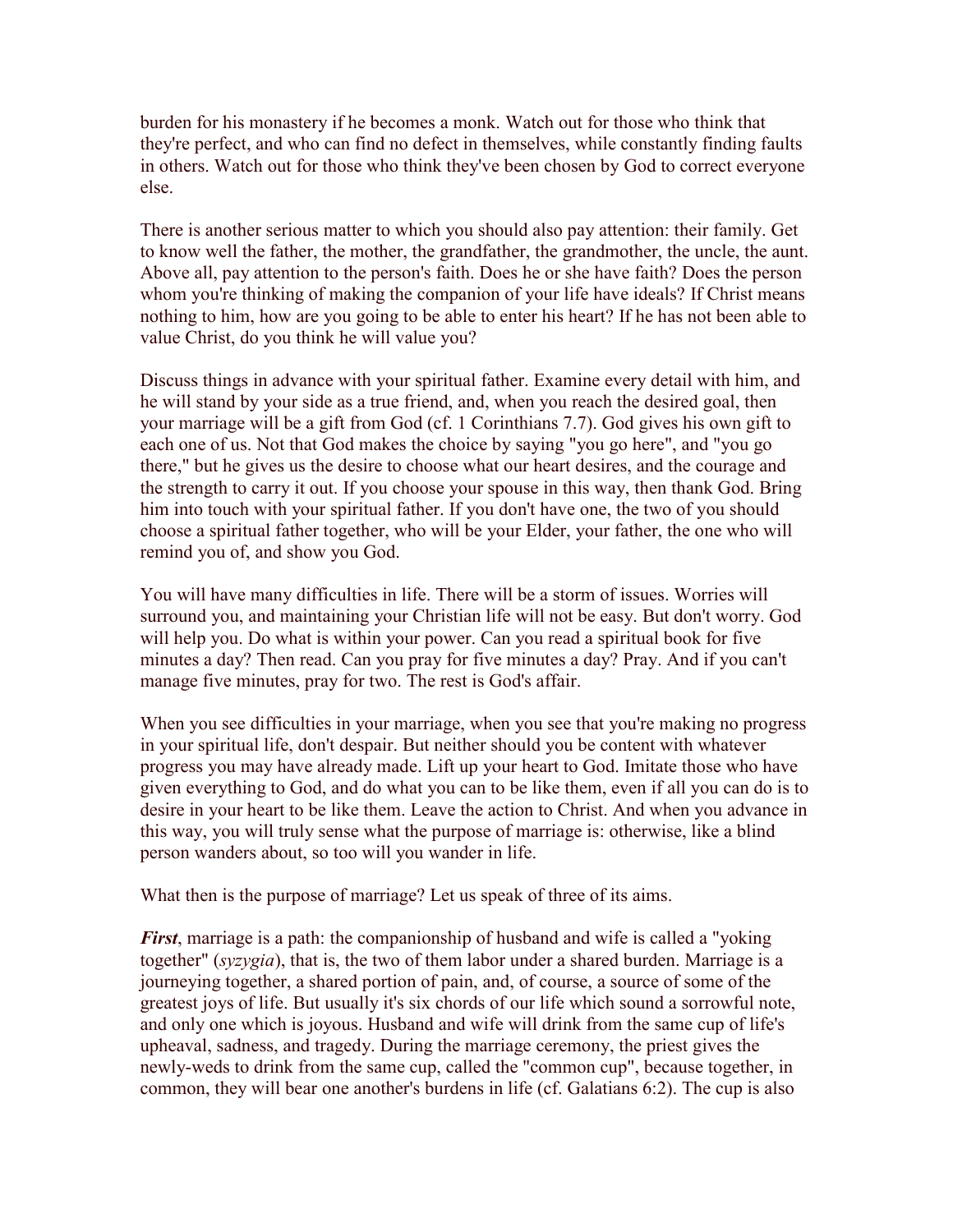called "union," because they are joined together to share life's joys and sorrows.

God said that "it is not good for the man to be alone" (Genesis 2.18), and so He placed a companion at his side, someone to help him throughout his life, especially in his struggles. When two people get married, it's as if they're saying: Together we will go forward, hand in hand, through good times and bad. We will have dark hours, hours of sorrow filled with burdens. But in the depths of the night, we continue to believe in the sun and the light. Oh, my dear friends, who can say that their lives have not been marked by difficult moments? But it is no small thing to know that, in your difficult moments, in your worries, in your temptations, you will be holding in your hand the hand of your beloved.

It is an adulteration of marriage for us to think that marriage is no more than a road to happiness, as if it were a denial of the cross. The joy of marriage is for husband and wife to put their shoulders to the wheel and together go forward on the uphill road of life. Life is not a party, as some people think. Remember: your life will be a cross, but a cross blossoming with flowers. Your marriage will have its joys, its smiles, and its beautiful things. But during the days of sunshine, remember that all the lovely flowers conceal a cross, which can emerge into your sunshine at any moment. "You haven't suffered? Then you haven't loved", says a certain poet. Only those who suffer can really love. "Marriage", in the words of an ancient philosopher, "is a world made beautiful by hope, and strengthened by misfortune". Just as steel is fashioned in a furnace, just so is a person proved in marriage, in the fire of life's difficulties.

Marriage, then, is a journey through sorrows and joys. When the sorrows seem overwhelming, then you should remember that God is with you. He will take up your cross. It was he who placed the crown of marriage on your head. But remember: when we ask God about something, he doesn't always supply the solution right away. He leads us forward very slowly. Sometimes He takes years. We have to experience pain. Otherwise, life would have no meaning. But be of good cheer, for Christ is suffering with you, and the Holy Spirit, "is pleading on your behalf" (cf. Romans 8.26).

**Second**, marriage is a journey of love. It is the creation of a new human being, a new person, for, as the Gospel says, "the two will be as one flesh" (Matthew 19.5; Mark 10.7). God unites two people, and makes them one. From this union of two people, who agree to synchronize their footsteps and harmonize the beating of their hearts, a new human being emerges. Through such profound and spontaneous love, the one becomes a presence, a living reality, in the heart of the other. "I am married" means that I cannot live a single day, even a few moments, without the companion of my life. My husband, my wife, is a part of my being, of my flesh, of my soul. He or she complements me. He or she is the thought of my mind. He or she is the reason for which my heart beats.

The couple exchanges rings to show that, in all of life's changes, they will remain united. Each wears a ring with the name of the other written on it. That is, the name of the other is written on his own heart. He or she encloses the other within the core of his being: the husband lives to love his wife and the wife lives to love her husband.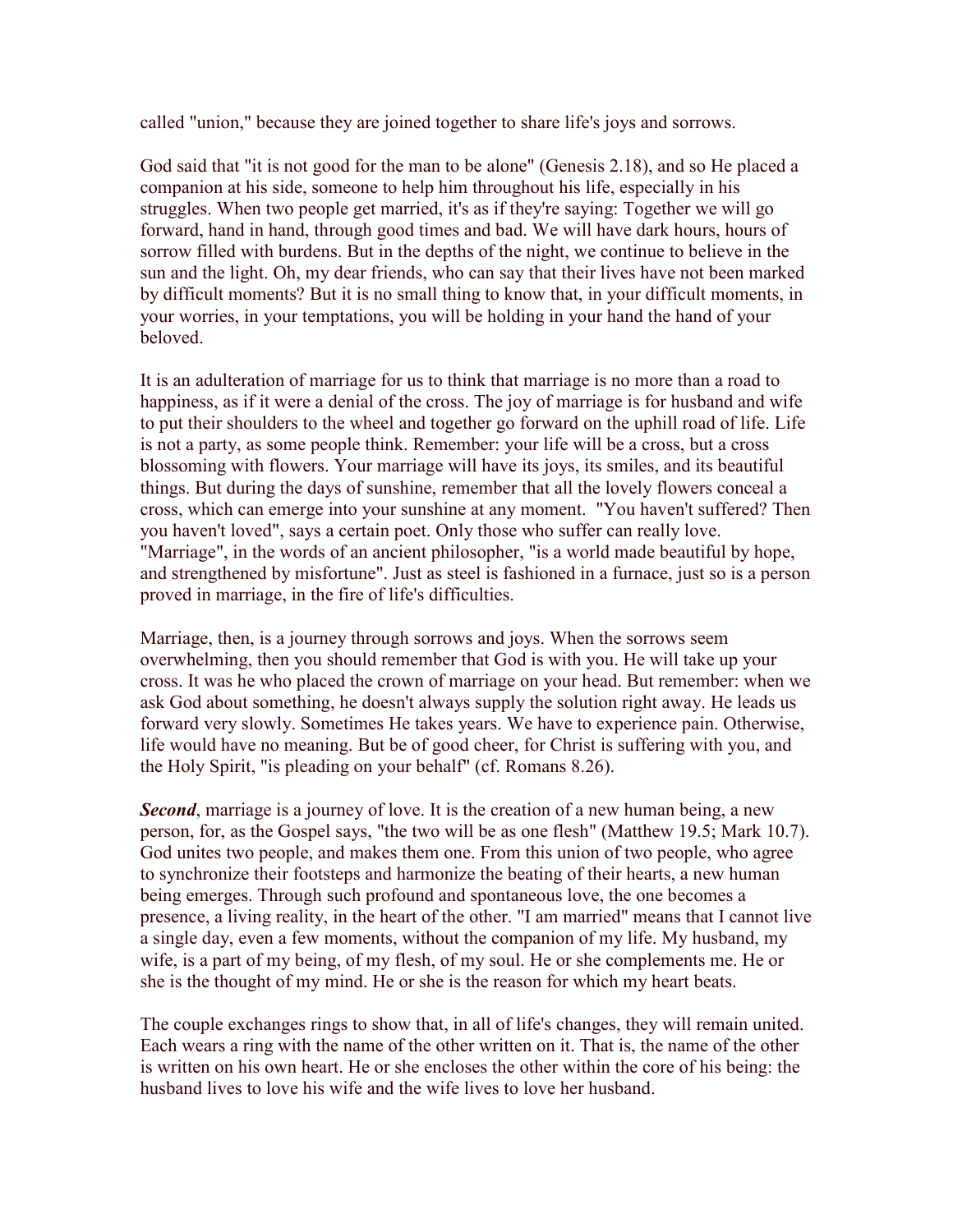The most fundamental thing in marriage is love, and love is about uniting two into one. God abhors separation and divorce (cf. Malachi 2.16). He wants unbroken unity (cf. Matthew 19.3-9; Mark 10.2-12). The priest takes the rings off the left finger, puts them on the right, and then again on the left, and finally he puts them back on the right hand. He begins and ends with the right hand, because this is the hand with which we chiefly act. It also means that the other now has my hand. I don't do anything that my spouse doesn't want. I am bound up with the other. I live for the other, and for that reason I tolerate his faults. A person who can't put up with another person and their faults can't marry.

What does my partner want? What interests him? What gives him pleasure? That should also interest and please me as well. I also look for opportunities to give him little delights. How will I please my husband today? How will I please my wife today? This is the question which a married person must ask every day. She is concerned about his worries, his interests, his job, his friends, so that they can have everything in common. He gladly gives way to her. Because he loves her, he goes to bed last to be sure everything is done in the house and then gets up first in the morning. He regards her parents as his own, and loves them and is devoted to them, because he knows that marriage is difficult for parents. It always makes them cry, because it separates them from their child.

The wife expresses love for her husband through obedience. She is obedient to him exactly as the Church is to Christ (Ephesians 5.22-24). It is her happiness to do the will of her husband. Attitude, obstinacy, and complaining are the axes which chop down the tree of conjugal happiness. The woman is the heart. The man is the head. The woman is the heart that loves. In her husband's moments of difficulty, she stands at his side, as the empress Theodora stood by the emperor Justinian. In his moments of joy, she tries to raise him up to even higher heights and ideals. In times of sorrow, she stands by him like a sublime and peaceful world offering him tranquility.

The husband should remember that his wife has been entrusted to him by God. His wife is a soul which God has given to him, and one day he must return it to Him. He loves his wife as Christ loves the Church and was willing to die in sacrifice for the Church (Ephesians 5.25). He protects her, cares for her, gives her security, particularly when she is distressed, or when she is ill. The Apostle Peter urges husbands to honor their wives (cf. 1 Peter 3.7). Thus the husband should be full of love and tenderness, and make himself her greatest treasure. Marriage, my dear friends, is a little boat which sails through waves and among rocks. If you lose your attention even for a moment, it will be wrecked.

As we have seen, marriage is first of all a journey of pain; second a journey of love; and, third, a journey to heaven, a call from God, a vocation. It is, as Holy Scripture says, a "great mystery" (Ephesians 5.32). We often speak of seven "mysteries", or sacraments. In this regard, a "mystery" is the sign of the mystical presence of some true person or event. An icon, for instance, is a mystery. When we venerate it, we are not venerating wood or paint, but Christ, or the Theotokos, or the saint who is mystically depicted. The Holy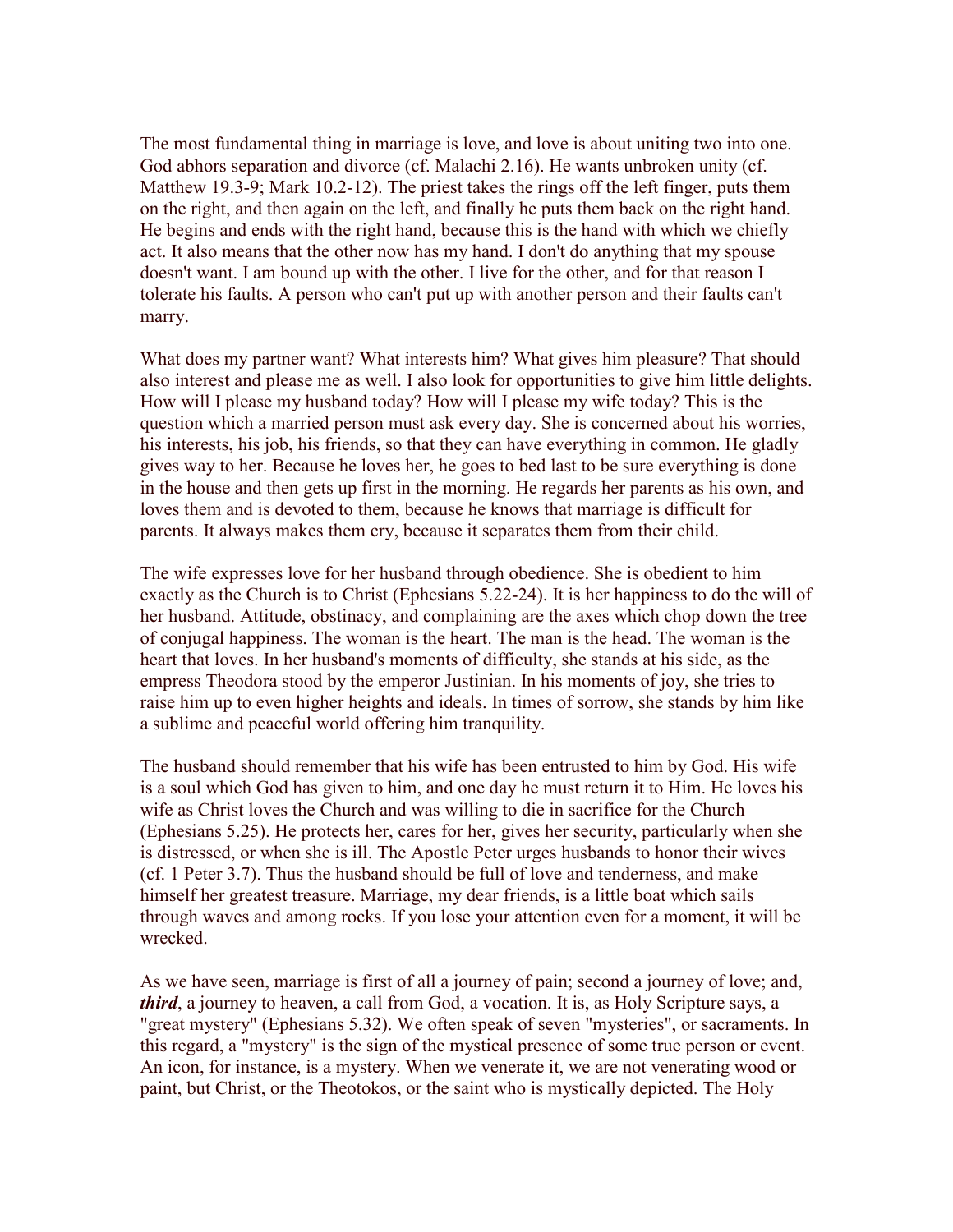Cross is a symbol of Christ, containing his mystical presence. Marriage, too, is a mystery, a mystical presence, not unlike these. Christ says, "where ever two or three are gathered together in my name, there I am among them" (Matthew 18.20). And whenever two people are married in the name of Christ, they become the sign which contains and expresses Christ himself. When you see a couple who are conscious of this, it is as if you are seeing Christ. Together they are a theophany – a manifestation of God's presence.

This is also why crowns are placed on their heads during the wedding ceremony, because the bride and groom are an image of Christ and the Church. And not just this, but everything in the marriage service is symbolic. The lit candles symbolize the wise virgins. When the priest places these candles into the hands of the newly-weds, it is as if he is saying to them: Wait for Christ like the wise virgins did in the Gospel (Matthew 25.1-11). They also symbolize the tongues of fire which descended at Pentecost, and which were the sign of presence of the Holy Spirit (Acts 2.1-4). The wedding rings are kept on the altar, until they are taken from there by the priest, and this shows that marriage has its beginning in Christ, and will end in Christ. The priest also joins their hands, in order to show that it is Christ himself who unites them as a couple. As St. Gregory the Theologian wrote: "I place the hand of the one the other, and place both in the hand of God" (Letter 193 PG 37.316C).It is Christ who is at the heart of the mystery of marriage and at the center of their life together.

All the elements of the marriage ceremony are shadows and symbols which indicate the presence of Christ. When you're sitting somewhere and suddenly you see a shadow, you know that someone's coming. You don't see him, but you know he's there. You get up early in the morning, and you see the red horizon in the east. You know that, in a little while, the sun will come up. And indeed, there behind the mountain, the sun starts to appear.

When you see your marriage, your husband, your wife, your partner's body, when you see your troubles, everything in your home: know that they are all signs of Christ's presence. It is as if you're hearing Christ's footsteps, as if He was coming, as if you are now about to hear His voice. All these things are the shadows of Christ, revealing that He is together with us. It is true, though, that because of our cares and worries, we feel that He is absent. But we can see Him in the shadows, and we are sure that He is with us. This is why there was no separate marriage service in the early Church. The man and woman simply went to church and received Communion together. What does this mean? That henceforth their life is one life in Christ.

The wreaths, or wedding crowns, are also symbols of Christ's presence. More specifically, they are symbols of martyrdom, their willingness to suffer for Christ and one another. Husband and wife wear crowns to show that they are ready to die to themselves for Christ. To say that "I am married" means that I live and die for Christ. "I am married" means that I desire and thirst for Christ. Crowns are also signs of royalty, and thus husband and wife are king and queen, and their home is a kingdom, a kingdom of the Church, an extension of the Church. "I am married" means, then, that I am a king, I am a queen, a true and faithful member of the Church.